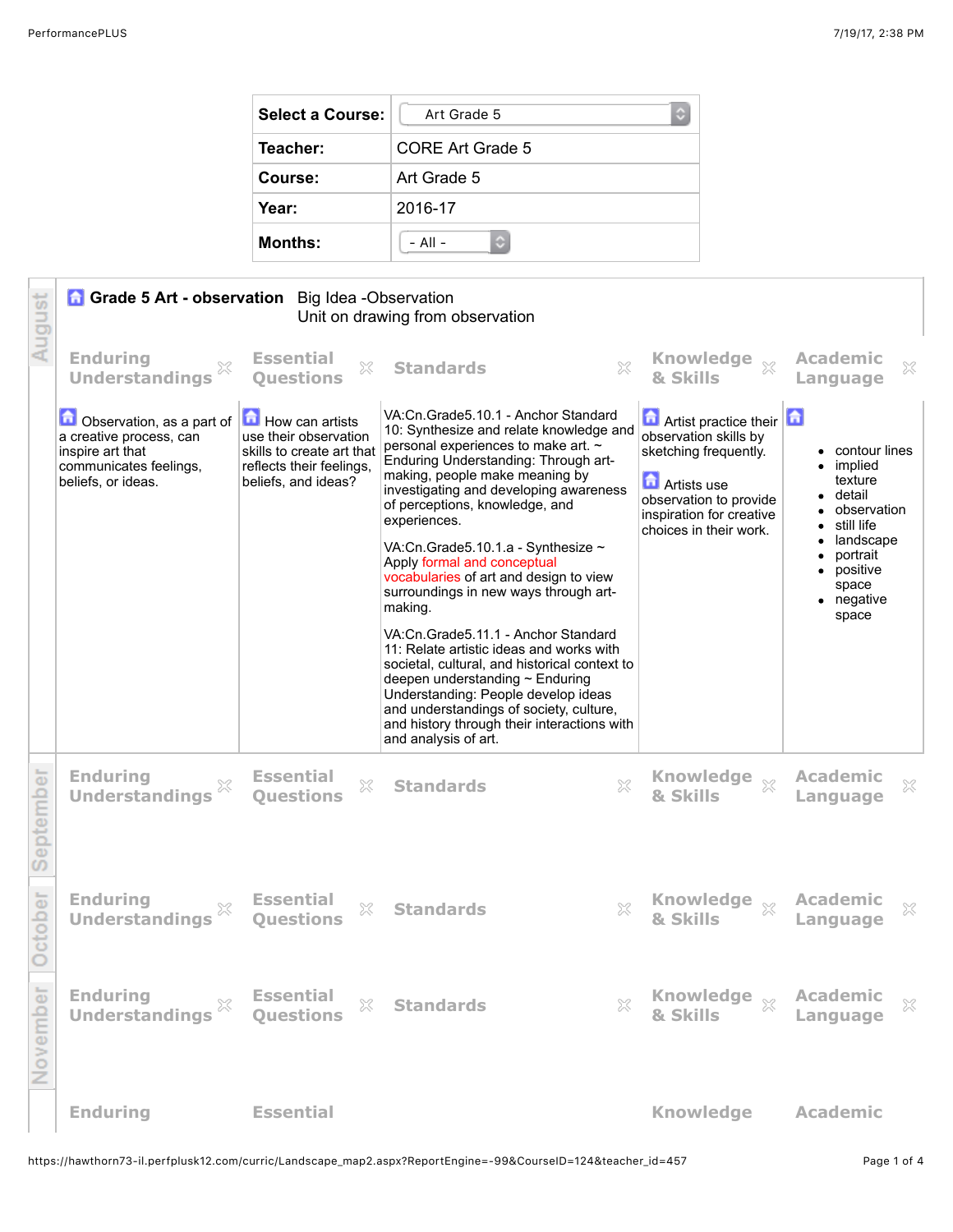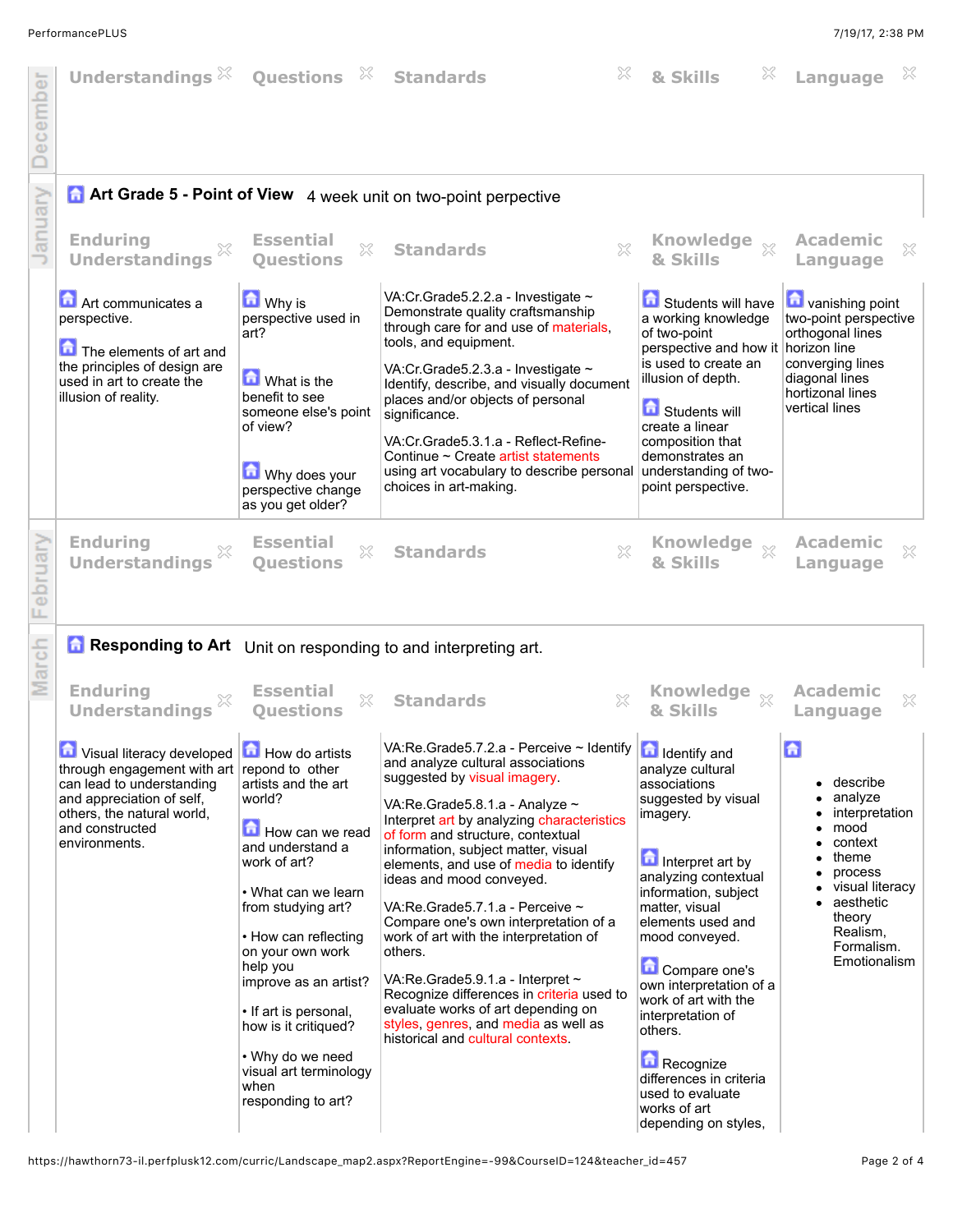|       |                                                                                                                                                                                                                                                                                                                                                                                                                                                                                                                                                                                                                                                                  |                                                                                                                                               |                                                                                                                                                                                                                                                                                                                                                                                                                                                                                                                                                                                                                                                                                                                                                                                                                                                                                                                                                                                                                                                                                                                                                                                                                                                                                                                                                                                                                                                                                                                                                                                                                                                                                                                                                                                                                                                                                                                                                                                                                                                                                                                | historical and cultural<br>contexts.                                                                                                                                                                                                                                                                                                                                                                                 |                                                                                                                      |   |
|-------|------------------------------------------------------------------------------------------------------------------------------------------------------------------------------------------------------------------------------------------------------------------------------------------------------------------------------------------------------------------------------------------------------------------------------------------------------------------------------------------------------------------------------------------------------------------------------------------------------------------------------------------------------------------|-----------------------------------------------------------------------------------------------------------------------------------------------|----------------------------------------------------------------------------------------------------------------------------------------------------------------------------------------------------------------------------------------------------------------------------------------------------------------------------------------------------------------------------------------------------------------------------------------------------------------------------------------------------------------------------------------------------------------------------------------------------------------------------------------------------------------------------------------------------------------------------------------------------------------------------------------------------------------------------------------------------------------------------------------------------------------------------------------------------------------------------------------------------------------------------------------------------------------------------------------------------------------------------------------------------------------------------------------------------------------------------------------------------------------------------------------------------------------------------------------------------------------------------------------------------------------------------------------------------------------------------------------------------------------------------------------------------------------------------------------------------------------------------------------------------------------------------------------------------------------------------------------------------------------------------------------------------------------------------------------------------------------------------------------------------------------------------------------------------------------------------------------------------------------------------------------------------------------------------------------------------------------|----------------------------------------------------------------------------------------------------------------------------------------------------------------------------------------------------------------------------------------------------------------------------------------------------------------------------------------------------------------------------------------------------------------------|----------------------------------------------------------------------------------------------------------------------|---|
| April | <b>A</b> Scale and Proportions                                                                                                                                                                                                                                                                                                                                                                                                                                                                                                                                                                                                                                   |                                                                                                                                               |                                                                                                                                                                                                                                                                                                                                                                                                                                                                                                                                                                                                                                                                                                                                                                                                                                                                                                                                                                                                                                                                                                                                                                                                                                                                                                                                                                                                                                                                                                                                                                                                                                                                                                                                                                                                                                                                                                                                                                                                                                                                                                                |                                                                                                                                                                                                                                                                                                                                                                                                                      |                                                                                                                      |   |
|       | <b>Enduring</b><br>33<br><b>Understandings</b>                                                                                                                                                                                                                                                                                                                                                                                                                                                                                                                                                                                                                   | <b>Essential</b><br>$\chi$<br><b>Ouestions</b>                                                                                                | <b>Standards</b><br>X                                                                                                                                                                                                                                                                                                                                                                                                                                                                                                                                                                                                                                                                                                                                                                                                                                                                                                                                                                                                                                                                                                                                                                                                                                                                                                                                                                                                                                                                                                                                                                                                                                                                                                                                                                                                                                                                                                                                                                                                                                                                                          | Knowledge xx<br>& Skills                                                                                                                                                                                                                                                                                                                                                                                             | <b>Academic</b><br>Language                                                                                          | × |
|       | All objects vary in size<br>and have a natural size<br>relationship. Learning to<br>mentally see proportions<br>accurately can improve a<br>student's ability to draw<br>objects.<br>Artists in each major art<br>period used size and<br>proportion in their own way.<br>How size and proportion has<br>been used in an artwork can<br>help identify a specific period<br>of time, culture, or artistic<br>style.<br>Size and proportion has<br>expressive properties and<br>can portray ideas, moods,<br>feelings, and values.<br>Understanding the<br>expressive properties of size<br>and proportion can help to<br>evaluate and appreciate<br>works of art. | How does<br>manipulating scale<br>effect the viewer's<br>perception of an<br>image?<br>How have other<br>artists used scale in<br>their work? | VA:Cn.Grade5.10.1 - Anchor Standard<br>10: Synthesize and relate knowledge and<br>personal experiences to make art. ~<br>Enduring Understanding: Through art-<br>making, people make meaning by<br>investigating and developing awareness<br>of perceptions, knowledge, and<br>experiences.<br>VA:Cn.Grade5.10.1.a - Synthesize ~<br>Apply formal and conceptual<br>vocabularies of art and design to view<br>surroundings in new ways through art-<br>making.<br>VA:Cn.Grade5.11.1 - Anchor Standard<br>11: Relate artistic ideas and works with<br>societal, cultural, and historical context to<br>deepen understanding ~ Enduring<br>Understanding: People develop ideas<br>and understandings of society, culture,<br>and history through their interactions with<br>and analysis of art.<br>VA:Cn.Grade5.11.1.a - Relate ~ Identify<br>how art is used to inform or change<br>beliefs, values, or behaviors of an<br>individual or society.<br>VA:Cr.Grade5.1.1 - Anchor Standard 1:<br>Generate and conceptualize artistic ideas<br>and work. $\sim$ Enduring Understanding 1:<br>Creativity and innovative thinking are<br>essential life skills that can be developed.<br>VA: Cr. Grade 5.1.2 - Anchor Standard 1:<br>Generate and conceptualize artistic ideas<br>and work. $\sim$ Enduring Understanding 2:<br>Artists and designers shape artistic<br>investigations, following or breaking with<br>traditions in pursuit of creative artmaking<br>goals.<br>VA:Cr.Grade5.2.2.a - Investigate $\sim$<br>Demonstrate quality craftsmanship<br>through care for and use of materials,<br>tools, and equipment.<br>VA:Cr.Grade5.2.3 - Anchor Standard 2:<br>Organize and develop artistic ideas and<br>work. $\sim$ Enduring Understanding 3:<br>People create and interact with objects,<br>places, and design that define, shape,<br>enhance, and empower their lives.<br>VA:Cr.Grade5.2.3.a - Investigate ~<br>Identify, describe, and visually document<br>places and/or objects of personal<br>significance.<br>VA: Cr. Grade 5.3.1 - Anchor Standard 3:<br>Refine and complete artistic work. ~ | <b>Learning to</b><br>mentally see<br>proportions accurately<br>can improve a<br>student's ability to<br>draw objects.<br>How size and<br>proportion has been<br>used in an artwork<br>can help identify a<br>specific period of time,<br>culture, or artistic<br>style.<br><b>D</b> Understanding the<br>expressive properties<br>of size and proportion<br>can help to evaluate<br>and appreciate works<br>of art. | <b>D</b> scale<br>proportion<br>ratio<br>mental ruler<br>visually judge<br>complex objects<br>golden mean<br>scaling |   |